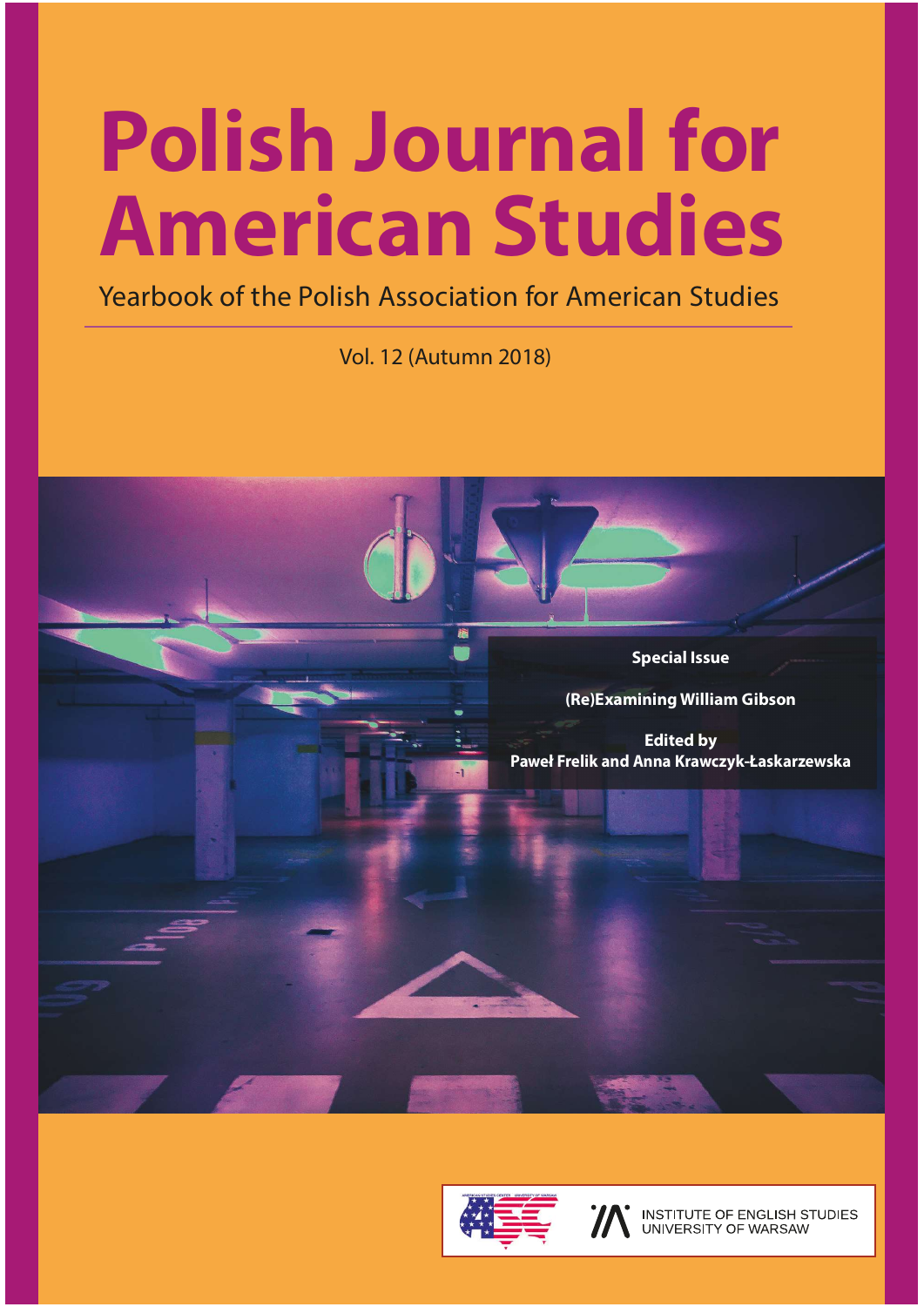# Polish Journal for American Studies

Yearbook of the Polish Association for American Studies

Vol. 12 (Autumn 2018)

Special Issue

(Re)Examining William Gibson

Edited by Paweł Frelik and Anna Krawczyk-Łaskarzewska

Warsaw 2018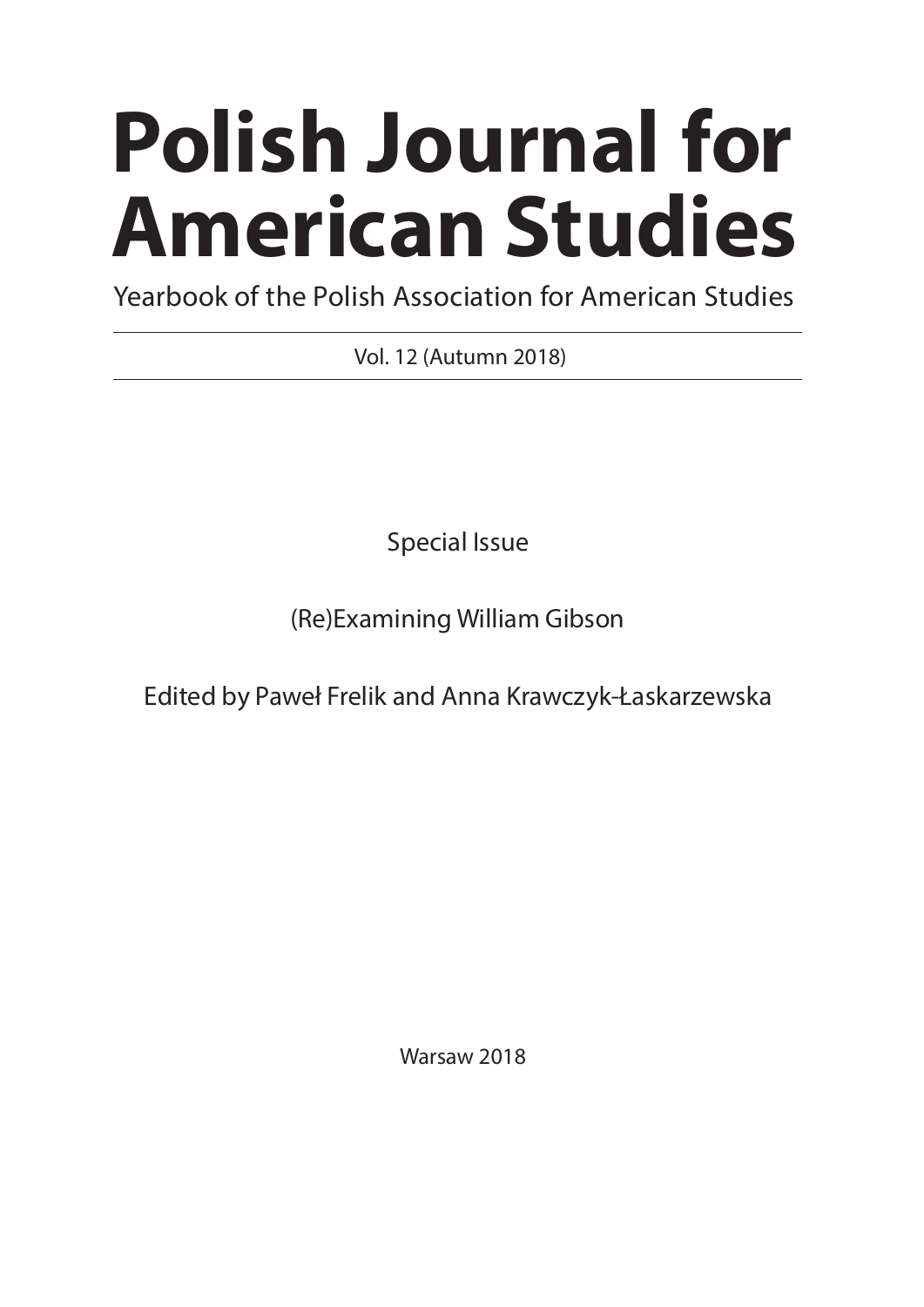#### MANAGING EDITOR

Marek Paryż

#### EDITORIAL BOARD

Izabella Kimak, Mirosław Miernik, Paweł Stachura

#### ADVISORY BOARD

Andrzej Dakowski, Jerzy Durczak, Joanna Durczak, Andrew S. Gross, Andrea O'Reilly Herrera, Jerzy Kutnik, John R. Leo, Zbigniew Lewicki, Eliud Martínez, Elżbieta Oleksy, Agata Preis-Smith, Tadeusz Rachwał, Agnieszka Salska, Tadeusz Sławek, Marek Wilczyński

#### **REVIEWERS**

Katherine E. Bishop, Ewa Kujawska-Lis, Keren Omry, Agata Zarzycka

#### TYPESETTING AND COVER DESIGN

Miłosz Mierzyński

COVER IMAGE Photo by Viktor Juric on Unsplash

ISSN 1733-9154 eISSN 2544-8781

#### PUBLISHER

Polish Association for American Studies Al. Niepodległości 22 02-653 Warsaw paas.org.pl

Nakład 160 egz.

Wersją pierwotną Czasopisma jest wersja drukowana.

Printed by Sowa – Druk na życzenie phone: +48 22 431 81 40; www.sowadruk.pl